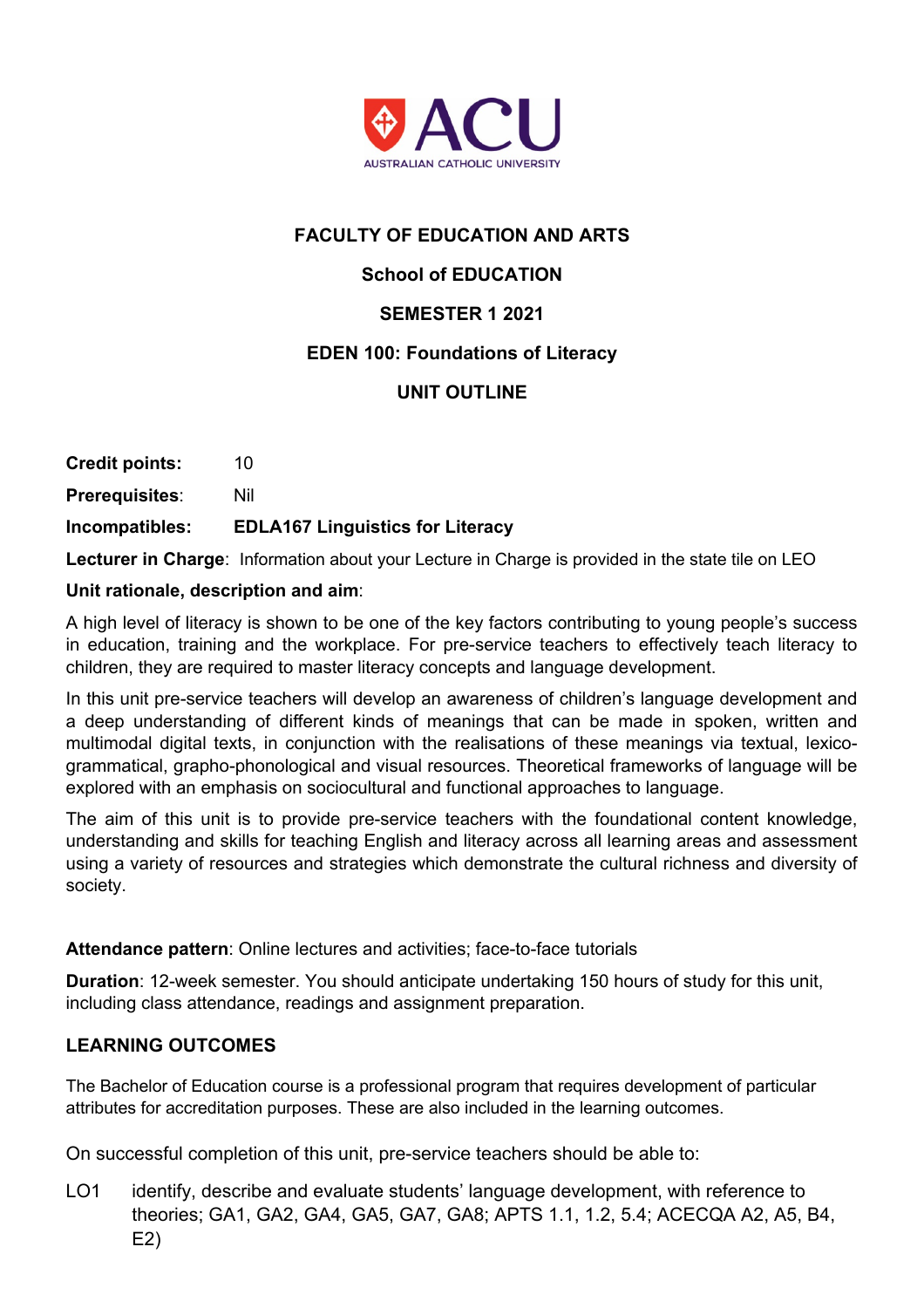- LO2 apply knowledge of vocabulary, grammar and visual design by analysing printed, written and multimodal texts to demonstrate how meaning is made in texts (GA4, GA5, GA7, GA8, APST 1.1, 1.2; ACECQA A2, B4)
- LO3 apply knowledge of phonology, phonemic awareness, phonics, and oral language to analyse spoken and multimodal texts (GA4, GA5, GA7, GA8; APST 1.1, 1.2; ACECQA A2, B4)
- LO4 apply effective literacy and language knowledge and understanding to demonstrate personal literacy for different audiences, purposes and academic uses (GA4, GA5, GA7, GA8; APST 2.1; ACECQA A2, F3).

# **GRADUATE ATTRIBUTES**

Each unit in your course contributes in some way to the development of the ACU Graduate Attributes which you should demonstrate by the time you complete your course. All Australian universities have their expected graduate attributes – ACU's Graduate Attributes have a greater emphasis on ethical behaviour and community responsibility than those of many other universities. All of your units will enable you to develop some attributes.

On successful completion of this unit, you should have developed your ability to:

- GA1 demonstrate respect for the dignity of each individual and for human diversity
- GA2 recognise your responsibility to the common good, the environment and society
- GA4 think critically and reflectively
- GA5 demonstrate values, knowledge, skills and attitudes appropriate to the discipline and/or profession
- GA7 work both autonomously and collaboratively
- GA8 locate, organise, analyse, synthesise and evaluate information
- GA9 demonstrate effective communication in oral and written English language and visual media
- GA10 utilise information and communication and other relevant technologies effectively

#### **CONTENT**

Topics will include:

Knowledge:

- Language development and learning
- The relationship between cultural and situational contexts and language use
- The differences between oral and written language
- Imaginative, informative, and persuasive texts
- Functions of language and expressions of meaning: Grammar, Vocabulary, Phonology and visual design in factual texts
- Individual and sociocultural perspectives (e.g., gender, ethnicity, home language, ideology and context)
- The influences of purpose, audience, and mode in oral, written and multimodal texts

**Skills** 

• Linguistic analysis at the Text, Sentence, Clause, Group/phrase and Word levels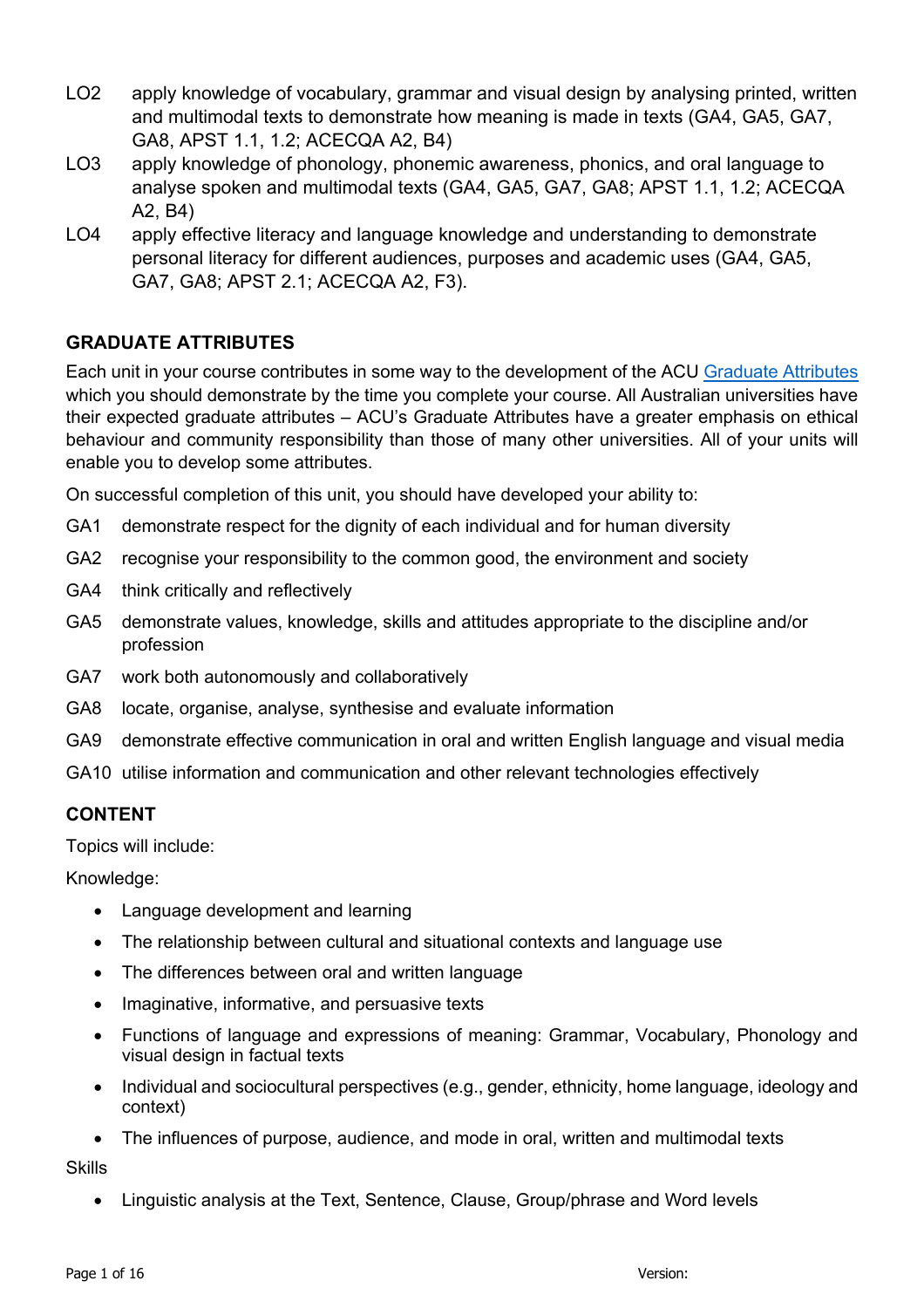- Linguistic analysis of grammatical, lexical, phonological and visual features in a range of spoken, written and multimodal factual texts
- Analysis of visual features in a range of texts
- Application of Phonology, Phonemic awareness, phonics understanding to a range of texts

## **QUALITY ASSURANCE AND STUDENT FEEDBACK**

This is a new unit which has not yet been evaluated through the 'Student Evaluation of Learning and Teaching' (SELT) online surveys.

SELT surveys are usually conducted at the end of the teaching period. Your practical and constructive feedback is therefore valuable for improving the quality of the unit for future students. Please ensure that you complete the SELT survey for the unit. You can also provide feedback at other times to the unit lecturers, course coordinators and/or through your campus student representatives.

# **LEARNING AND TEACHING STRATEGY AND RATIONALE**

The learning and teaching strategies in this unit include (1) recorded mini- lectures to encourage active learning and high level of engagement; (2) tutorials to consolidate learning content and apply knowledge in problem-solving tasks and develop analytical and evaluating skills; and (3) independent online learning tasks to develop GA7. The learning and teaching strategy is based on a Constructivist approach in a sociocultural context.

This is a 10-credit point unit and has been designed to ensure that the time needed to complete the required volume of learning to the requisite standard is approximately 150 hours in total across the semester. To achieve a passing standard in this unit, students will find it helpful to engage in the full range of learning activities and assessments utilised in this unit, as described in the learning and teaching strategy and the assessment strategy. The learning and teaching and assessment strategies include a range of approaches to support learning such as reading, reflection, discussion, webinars, podcasts, video etc.

# **LECTURE CAPTURE**

Lecture content for each week will be pre-recorded and made available on LEO.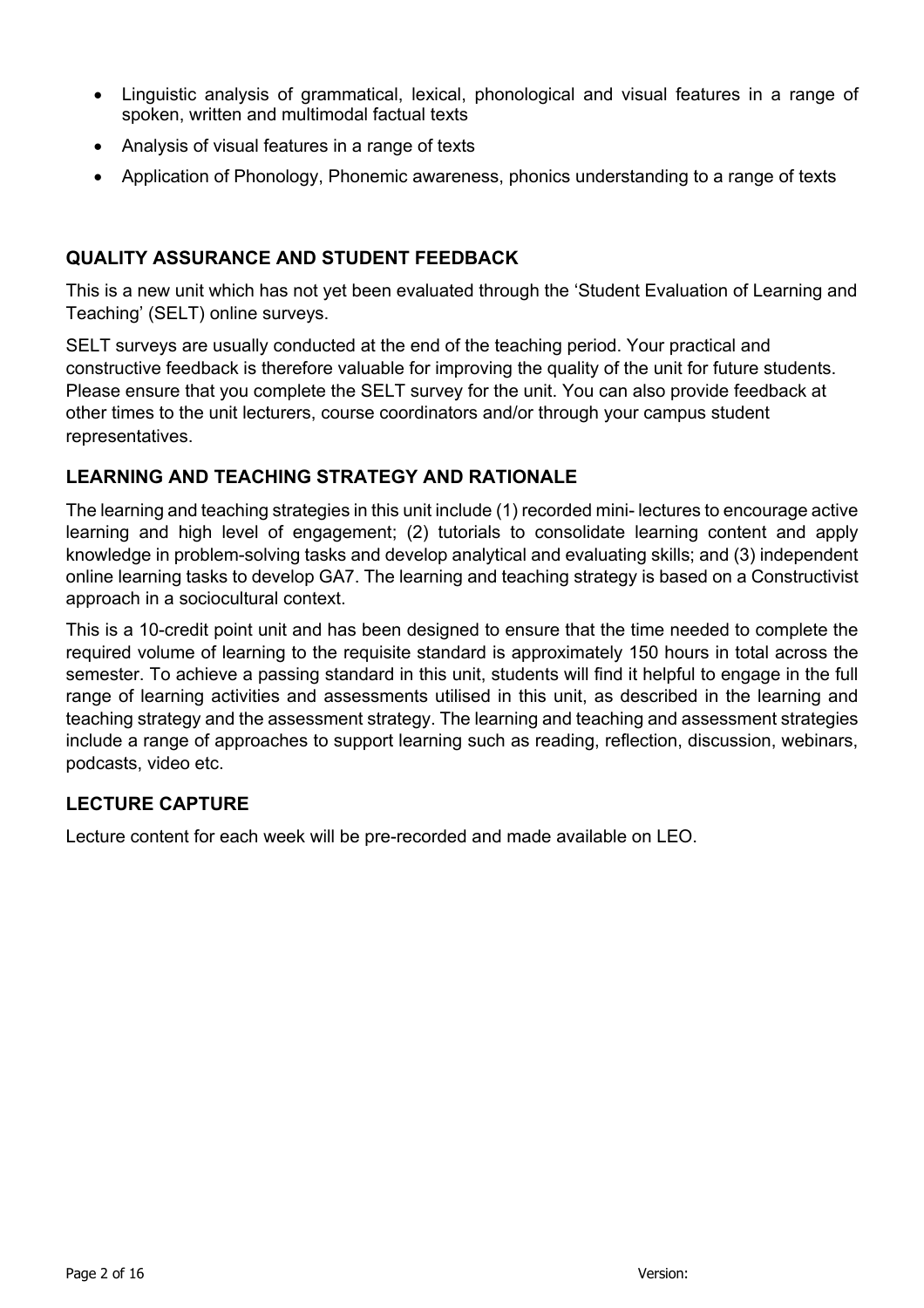# **SCHEDULE Dates are for NSW Groups**

For the most up-to-date information, please check your LEO unit and also note advice from your lecturing and tutoring staff for changes to this schedule.

| <b>Week</b>                                   | <b>Starting</b><br>2021 | <b>Topics</b>                                                                                                                                                                                                                                                                                                                               | <b>Representative readings</b><br>additional to LEO digital<br>activities                                                                                                                                             |  |
|-----------------------------------------------|-------------------------|---------------------------------------------------------------------------------------------------------------------------------------------------------------------------------------------------------------------------------------------------------------------------------------------------------------------------------------------|-----------------------------------------------------------------------------------------------------------------------------------------------------------------------------------------------------------------------|--|
|                                               |                         | Module 1 – Language and language learning in the oral mode                                                                                                                                                                                                                                                                                  |                                                                                                                                                                                                                       |  |
| 1                                             | 1 Mar                   | An overview of language and context.<br>Language as a toolkit for literacy and<br>learning<br>Learning language, learning through<br>$\bullet$<br>language, learning about language<br>Language in context<br>$\bullet$<br>Purposes for using language for school<br>learning                                                               | Flint et al (2020). Ch 2 section<br>2.4 Learning language, learning<br>through language, learning<br>about language pp.52-57<br>Derewianka, B., & Jones, P.<br>(2016). Chapter 1. An<br>Appropriate model of language |  |
| 2                                             | 8 Mar                   | Language and language learning theories.<br>Overview of language learning theories<br>$\bullet$<br>The first language systems and their<br>$\bullet$<br>multimodal features<br>Phonological knowledge<br>$\bullet$<br>The adult role in scaffolding language<br>$\bullet$<br>learning<br>Academic literacies: preparing for<br>Assignment 1 | Otto, B. (2018). Chapter 2.<br>Theoretical perspectives and<br>contexts<br>Thwaite, A. (2019) Section on<br>Halliday's microfunctions                                                                                 |  |
| 3                                             | 15 Mar                  | The context language connection: register.<br>The register continuum $-$ from spoken to<br>$\bullet$<br>written mode<br>Metafunctions: Meaning 'organisers' of<br>$\bullet$<br>adult language<br>Knowledge about sounds and graphic<br>symbols                                                                                              | Flint et al (2020). Ch 2 Section<br>2.4 Metalanguage pp. 57-63                                                                                                                                                        |  |
| information texts                             |                         | Module 2 - Expressing and developing ideas in multimodal                                                                                                                                                                                                                                                                                    | Assignment 1 due Sunday<br>March 21, 11pm                                                                                                                                                                             |  |
| 4                                             | 22 Mar                  | Expressing ideas as happenings and states.<br>Narrative, informative and persuasive<br>$\bullet$<br>purposes<br>Predictable grammatical patterns of genres<br>Static and dynamic images in information<br>$\bullet$<br>texts                                                                                                                | Cox, Feez & Beveridge (2019).<br>Ch 2 pp.15-20<br>Callow (2013). Ch. 3.<br>Happenings                                                                                                                                 |  |
| 5                                             | 29 Mar                  | Exploring functions and forms of verbs and<br>verb groups.<br>The verb group as the engine of the clause<br>$\bullet$<br>Types of happening and state processes<br>$\bullet$<br>Verb forms and tenses in information texts                                                                                                                  | Derewianka, B. (2012). Chapter<br>2 Language for expressing<br>ideas pp 13-36                                                                                                                                         |  |
| Recess: 5 - 11 April No lectures or tutorials |                         |                                                                                                                                                                                                                                                                                                                                             |                                                                                                                                                                                                                       |  |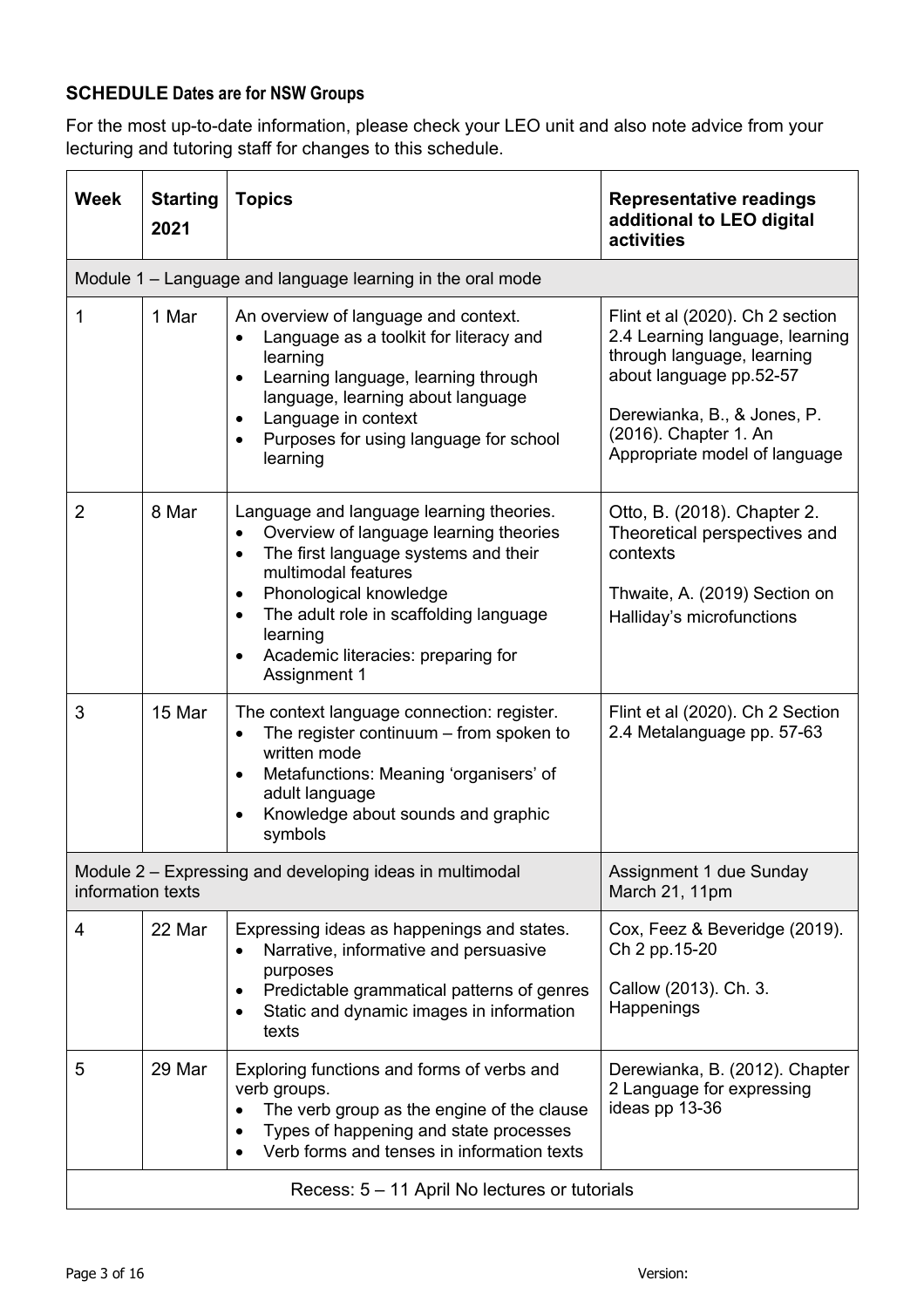| <b>Week</b>    | <b>Starting</b><br>2021 | <b>Topics</b>                                                                                                                                                                                                                                                                                                             | <b>Representative readings</b><br>additional to LEO digital<br>activities                                                                                 |
|----------------|-------------------------|---------------------------------------------------------------------------------------------------------------------------------------------------------------------------------------------------------------------------------------------------------------------------------------------------------------------------|-----------------------------------------------------------------------------------------------------------------------------------------------------------|
| 6              | 12 Apr                  | Expressing ideas as people, places and things.<br>Nouns and noun groups: expressing the<br>who or what<br>Expanding noun groups: modifiers (e.g.,<br>adjectives); qualifiers (adjectival phrases<br>and clauses)<br>Building technical vocabulary: classifiers<br>Orthographical, morphemic and<br>etymological knowledge | Derewianka, B. (2012).<br>Language for expressing ideas<br>Ch 2 pp 37-65<br>Oakley and Fellowes (2016).<br>Foundations of spelling pp6-14                 |
| $\overline{7}$ | 19 Apr                  | Expressing ideas as details: where, when,<br>why, how the event occurred.<br>The role of adverbials in expressing ideas<br>in a field<br>Adverbials as circumstances or qualifiers in<br>$\bullet$<br>noun groups<br>Adverbs, prepositional phrases and 'wh'<br>clauses                                                   | Derewianka, B. (2012). A New<br><b>Grammar Companion Chapter</b><br>2 Language for expressing<br>ideas pp. 66-73                                          |
| 8              | 26 Apr                  | Developing ideas logically through<br>conjunctions.<br>Conjunctions and logical meanings<br>$\bullet$<br>Coordinating and subordinating<br>conjunctions in compound sentences<br>Conjunctions, adverbials and cohesion                                                                                                    | Winch, G. (2013) pp. 38-58<br>Group, phrase, clause and<br>sentence levels                                                                                |
|                |                         | Module 3 language for interacting with others in narrative and<br>persuasive texts and consolidating understandings                                                                                                                                                                                                       | Assignment 2: due 11pm<br>Sunday May 9                                                                                                                    |
| 9              | 3 May                   | Interacting with audiences to entertain and<br>persuade.<br>Modality: negotiating opinions and<br>$\bullet$<br>recommendations<br>Modal auxiliary verbs and adverbs<br>Point of view in images                                                                                                                            | Humphrey, Droga & Feez<br>(2021) Ch 4: modality<br>Language for Interacting with<br>others<br>National Literacy week (2012)<br>Video - persuasive writing |
| 10             | 10 May                  | Evaluative vocabulary for persuasion and<br>narrative.<br>Patterns of attitude in narrative and<br>$\bullet$<br>persuasive texts<br>Varying the force of evaluation<br>Attitudes in narrative and persuasive<br>images                                                                                                    | Humphrey, Droga & Feez<br>(2021) Ch 4<br><b>Callow, 2020</b>                                                                                              |
| 11             | 17 May                  | Consolidating understandings of phonics and<br>word knowledge                                                                                                                                                                                                                                                             | Cox, Feez & Beveridge,<br>(2019). (Chapter 2).                                                                                                            |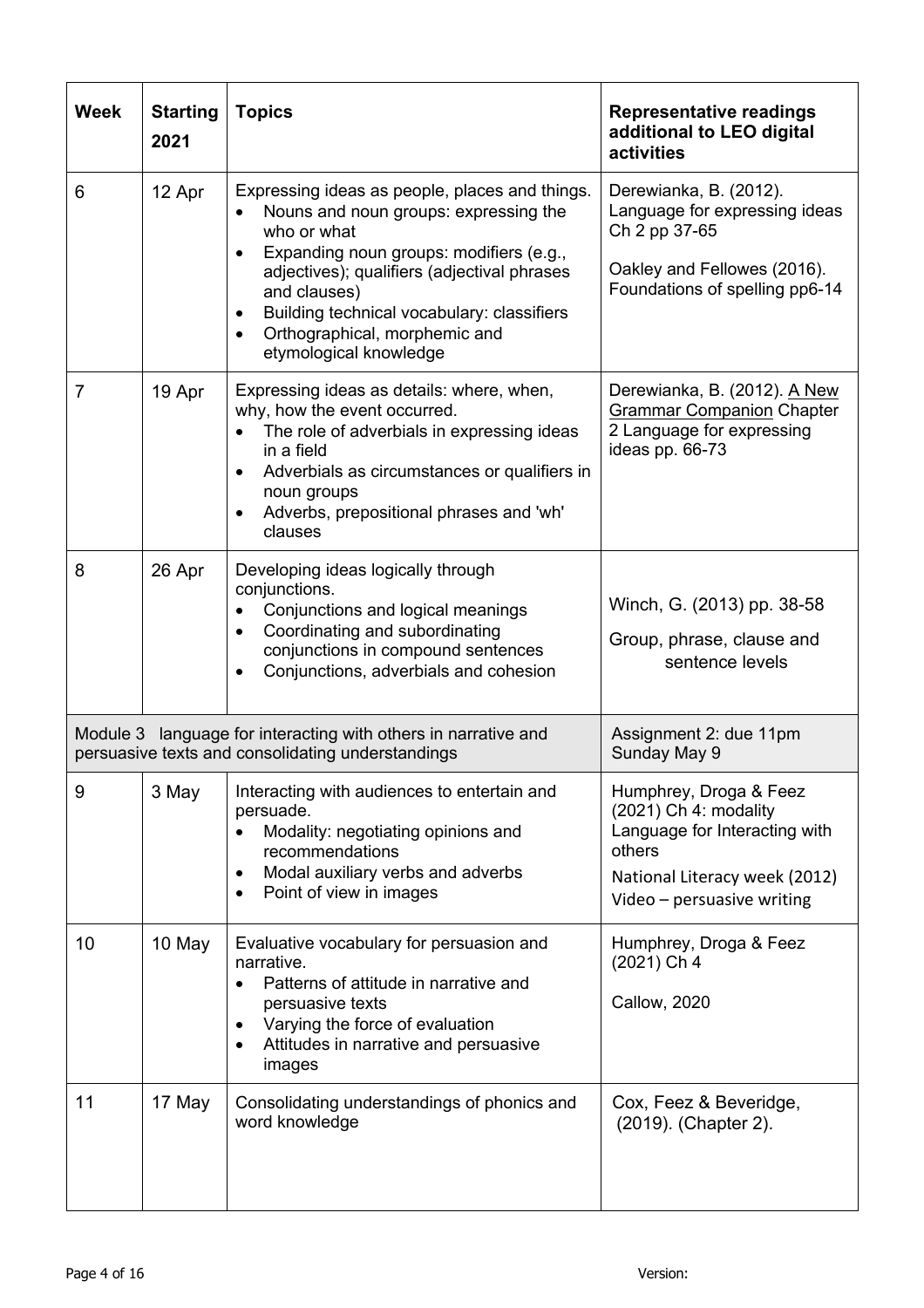| <b>Week</b> | <b>Starting</b><br>2021 | Topics                                                                                                                                                                                                                                                                                                  | <b>Representative readings</b><br>additional to LEO digital<br>activities                            |
|-------------|-------------------------|---------------------------------------------------------------------------------------------------------------------------------------------------------------------------------------------------------------------------------------------------------------------------------------------------------|------------------------------------------------------------------------------------------------------|
| 12          | 24 May                  | Relating cultural and situational contexts and<br>language use.<br>Individual and sociocultural perspectives<br>$\bullet$<br>(e.g., gender, ethnicity, home language,<br>ideology and context); connection to<br>register<br>Theoretical approaches to spelling<br>$\bullet$<br>development and fluency | e.g., Harper, H. & Feez, S. An<br>EAL/D Handbook, Ch 1<br>Oakley & Fellowes (2016): Ch<br>1 pp.15-26 |

# **ASSESSMENT STRATEGY AND RATIONALE**

The assessment tasks and their weightings enable pre-service teachers to progressively demonstrate achievement against the course learning outcomes by demonstrating academic and professional standards. The Foundations of Literacy unit will focus on developing understanding of, and skills across the professional knowledge, practice and engagement needed to meet expectations of the Graduate Attributes and the APST: Graduate level.

Assessment task 1 focusses on the knowledge about children's oral language development. Assessment task 2 focusses on students' ability to analyse linguistic and visual features of printed written and multimodal factual texts. Assessment task 3, the examination, assesses students' application of knowledge and understanding of literacy and language (i.e. grammar, vocabulary, comprehension, phonology) and visual design.

The three assessment tasks are sequenced to allow feedback and progressive development of content knowledge and skills to prepare pre-service teachers for pedagogical knowledge units in the sequence of language and literacy units.

A range of assessment procedures are used to meet the unit learning outcomes and develop graduate attributes and professional standards and criteria consistent with University assessment requirements.

(http://www.acu.edu.au/policy/student\_policies/assessment\_policy\_and\_assessment\_procedures).

In order to pass this unit, students are required to complete ALL assessment tasks and achieve a Pass grade overall. No re-submissions are available in this unit.

The assessment tasks for this unit are designed to demonstrate achievement of each learning outcome.

#### **ELECTRONIC SUBMISSION, MARKING AND RETURN**

Assessment Tasks will be marked and returned electronically via (LEO) as appropriate within 3 weeks of the submission date.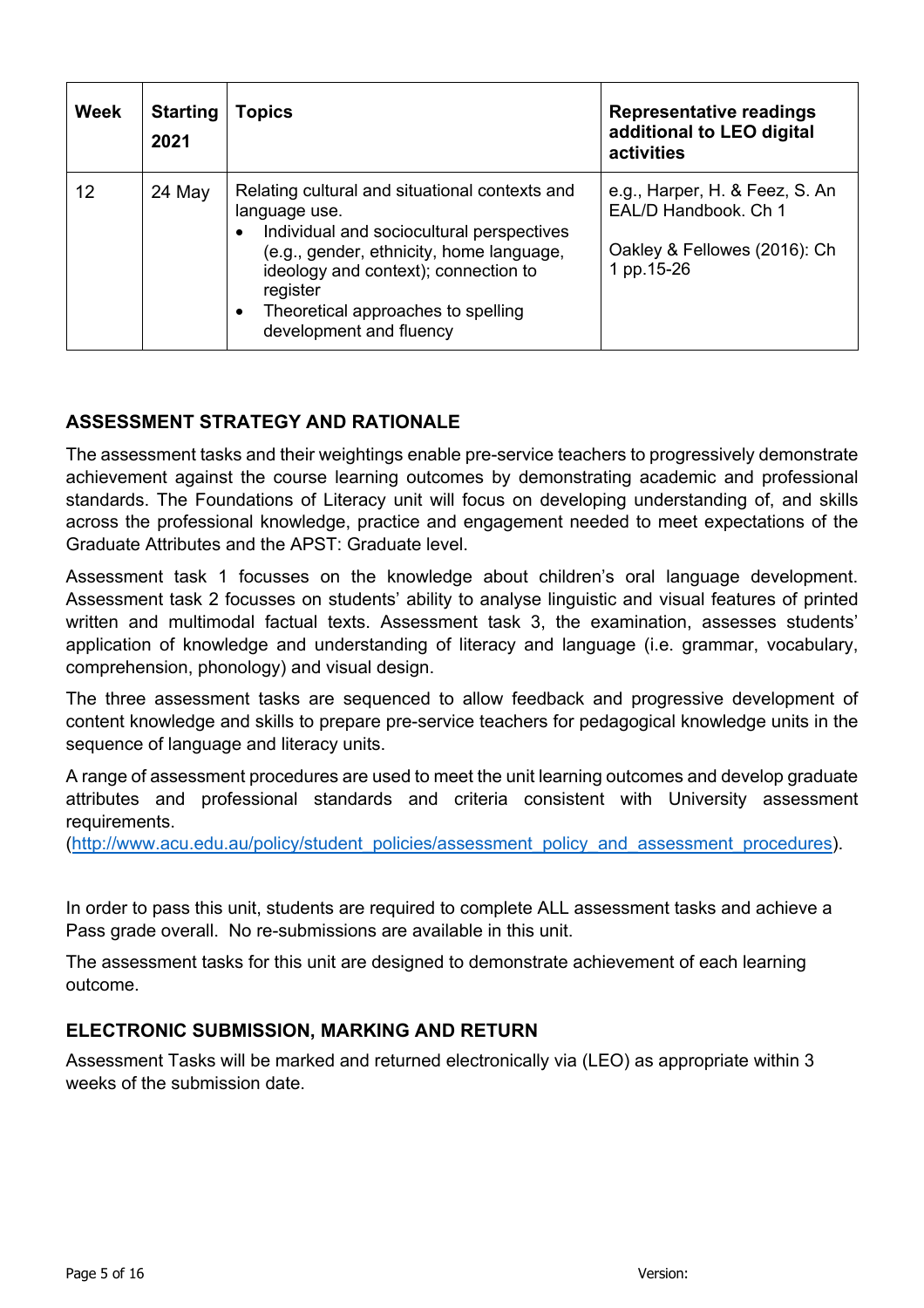| <b>Assessment tasks</b>                                                                                                                                                                                                                                                            | Weighting Due date |                            | Learning<br>outcome(s)<br>assessed | <b>Graduate</b><br>attribute(s)<br>assessed | $APST -$<br><b>Graduate</b> | <b>ACECQA</b>         |
|------------------------------------------------------------------------------------------------------------------------------------------------------------------------------------------------------------------------------------------------------------------------------------|--------------------|----------------------------|------------------------------------|---------------------------------------------|-----------------------------|-----------------------|
| <b>Assessment Task 1:</b><br><b>Language Development</b><br>Analyse children's oral<br>language samples to identify<br>and evaluate language<br>development with reference<br>to key theories.                                                                                     | 20%                | 11pm<br>Sunday<br>March 21 | LO1, L03,<br>L04                   | GA1, GA2,<br>GA4, GA5,<br>GA7, GA8          | 1.1, 1.2,<br>5.4            | A2, A5,<br>B4, E2     |
| <b>Assessment Task 2:</b><br><b>Analysis of Texts</b><br>Analyse high quality printed,<br>written and multimodal<br>factual texts and create a<br>multimodal text to explain<br>how authors use language<br>and visual design to achieve<br>the intended communicative<br>purpose. | 40%                | 11pm<br>Sunday<br>May 9    | LO2, LO3,<br>L <sub>04</sub>       | GA4, GA5,<br>GA7, GA8                       | 1.1, 1.2,<br>2.1            | A2, B4, F3            |
| <b>Assessment Task 3:</b><br><b>Examination</b><br>2-hour examination: Apply<br>knowledge and<br>understanding of literacy<br>and language and includes<br>grammar, vocabulary,<br>phonology, comprehension<br>and visual design.                                                  | 40%                | During<br>exam<br>period   | LO1, LO2,<br>LO <sub>3</sub>       | GA1, GA2,<br>GA4, GA5,<br>GA7, GA8          | 1.1, 1.2,<br>2.1, 5.4       | A2, A5,<br>B4, E2, F3 |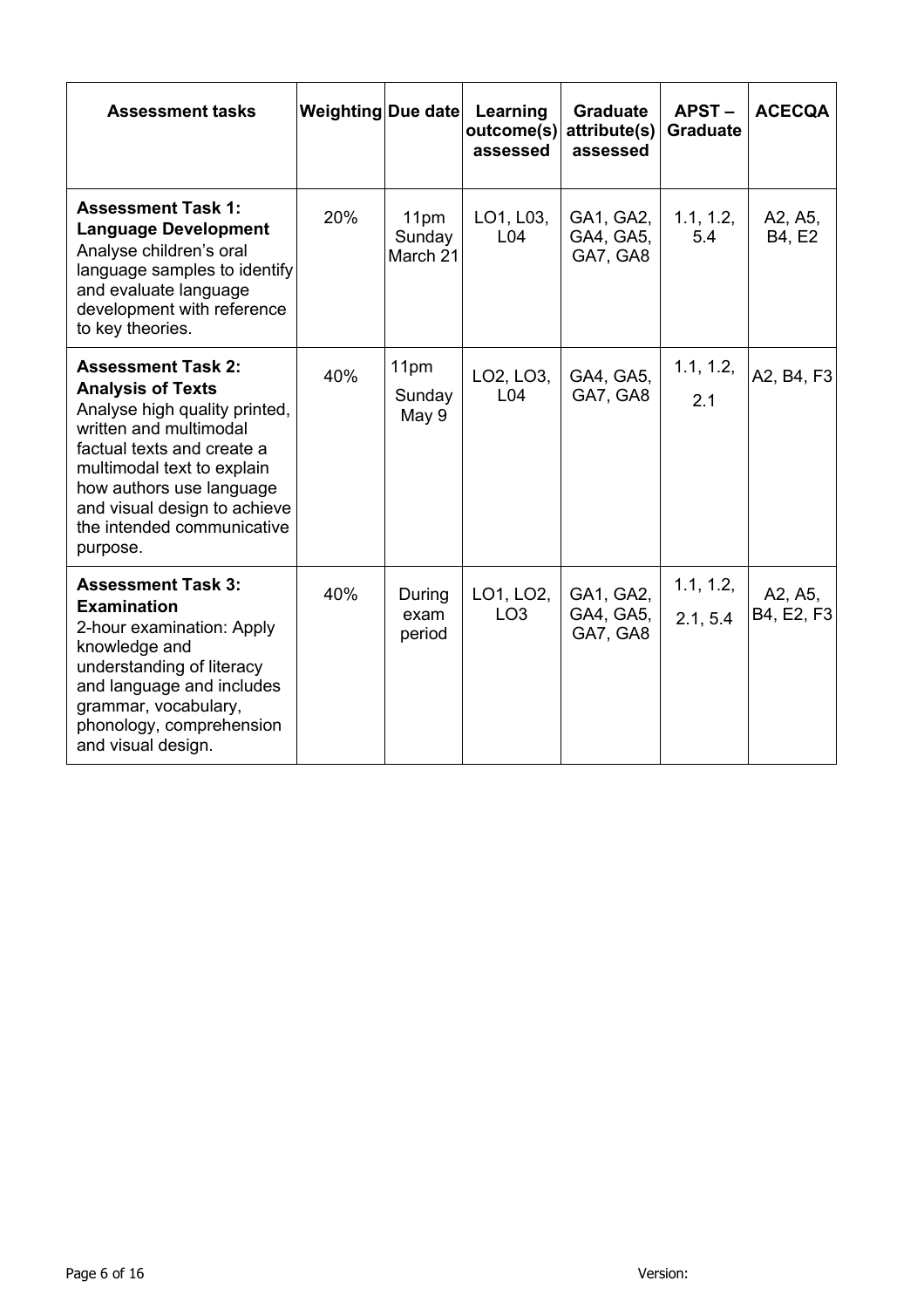## **ASSESSMENT TASK 1**

Analyse samples of oral language interactions including a child and an adult to identify and evaluate language development with reference to key theories.

For this assignment you will write a short essay based on theories of language development and analysis of a learner's oral language sample. The essay will draw on understandings developed in Module 1.

| Due date:                                 | By 11 pm on each of various dates in semester. Due dates |
|-------------------------------------------|----------------------------------------------------------|
|                                           | are listed on the weekly study schedule for your campus. |
| <b>Weighting:</b>                         | 20% for final essay integrating evidence from analysis   |
| Length and/or format:                     | Equivalent of 800 words                                  |
| <b>Purpose:</b>                           | To demonstrate and apply appropriate knowledge of        |
|                                           | language development theories in the analysis of oral    |
|                                           | interactions                                             |
| Learning outcomes assessed: LO1, L03, LO4 |                                                          |
| How to submit:                            | Submit analysis tasks via Turnitin on LEO                |
| <b>Return of assignment:</b>              | Electronically                                           |
| <b>Assessment criteria:</b>               | See rubric below and on LEO                              |

# **Further details to guide you in preparing the essay**

This essay must be completed **individually**, following the guiding steps below.

**Step 1**: Analyse each oral interaction following the analysis process modelled in the unit and using the template provided. You may conduct the analysis in small groups (3-4 people). The analysis will include identifying the following:

- the contribution of different modes (verbal language, gesture, facial expression) to the meanings that are being made by the child;
- the scaffolding strategies used by the adult.

The analysis provides the data for your essay and needs to be included as an Appendix within the word document you submit. The analysis itself will not be marked but the accuracy of your analysis will impact on your essay in Step 2.

**Step 2**: Drawing examples from your analysis of the oral language interactions and the theories addressed in Module 1, write an essay that describes and explains the patterns observed in the oral interactions. Any examples provided from your analysis will be marked for accuracy as well relevance to your argument. Identify the child's stage of language development through referring to theories of language development provided in Module 1.

You must follow referencing conventions of APA 7 See the 'Academic referencing' page of the Student Portal for more details.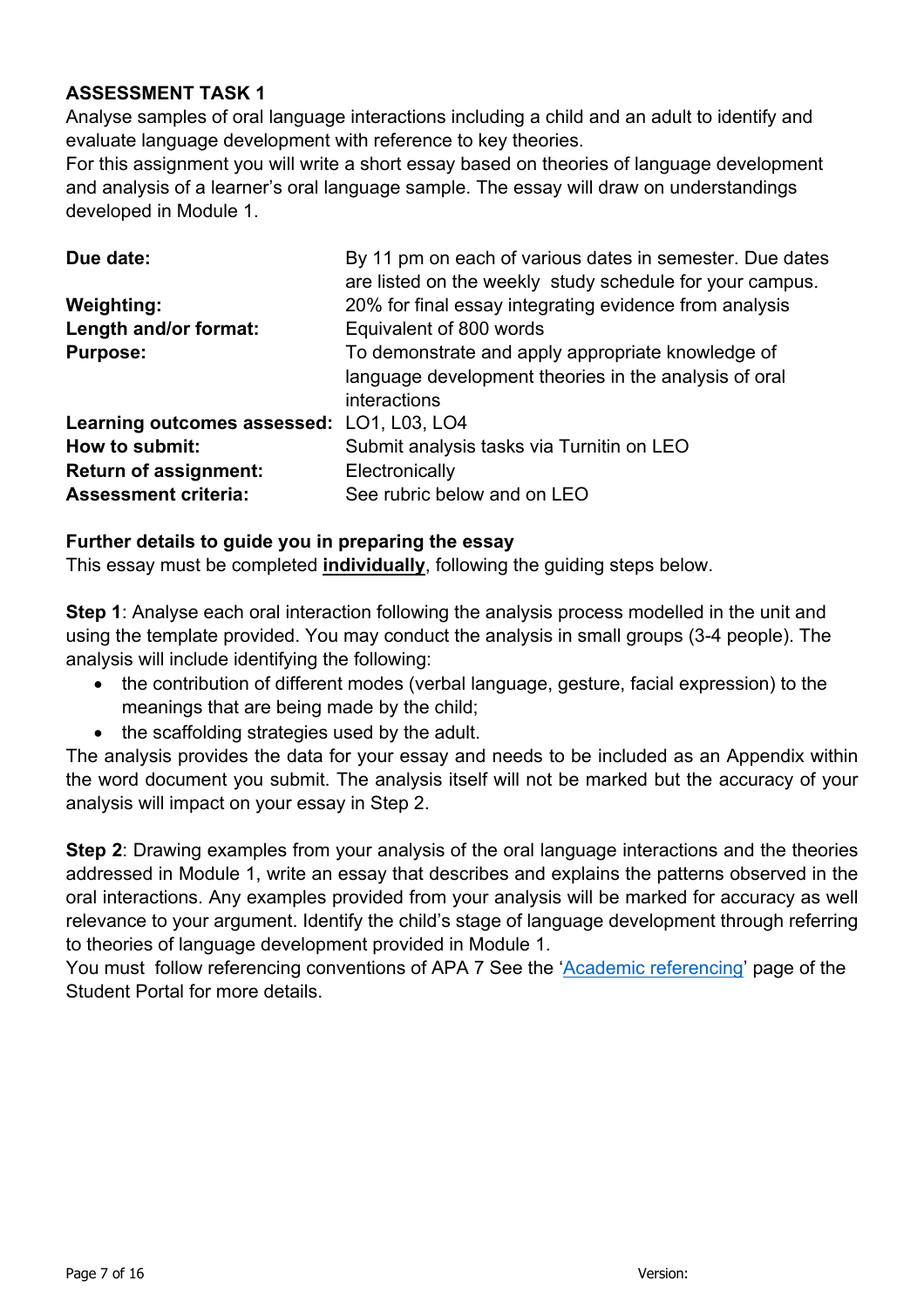## **ASSESSMENT TASK 2**

Analyse high-quality printed, written, and multimodal factual texts and create a multimodal text to explain how authors use language and visual design to achieve the intended communicative purpose.

| Due date:                                 | By 11 pm on each of various dates in semester. Due dates |
|-------------------------------------------|----------------------------------------------------------|
|                                           | are listed on the weekly study schedule for your campus  |
| <b>Weighting:</b>                         | 40%                                                      |
| Length and/or format:                     | Equivalent of 1,600 words                                |
| <b>Purpose:</b>                           | To participate in the design of a theoretically informed |
|                                           | teaching resource to support pre-service teachers'       |
|                                           | understandings of multimodal meaning making              |
| Learning outcomes assessed: LO2, LO3, LO4 |                                                          |
| How to submit:                            | Submit analysis tasks via Turnitin on LEO                |
| <b>Return of assignment:</b>              | Electronically                                           |
| <b>Assessment criteria:</b>               | See rubric below and on LEO                              |

## **Further details to guide the completion of this assessment task Part A (20 marks)**

**Select a text**: Your tutor will provide you with a high-quality multimodal information text that is:

- related to a topic in a curriculum area (e.g., Science, History, Geography).
- a section from a printed information book, OR from an electronic source.
- typical of a classroom text used for reading to learn curriculum content through language and may be used as an exemplar or model text for learning about language.

**Analyse the text**: Your tutor will provide you with a template to guide your analysis of text features introduced from Week 4-8, including:

- the way the text is structured to achieve its purpose as modelled in weeks 1-4
- grammatical functions: types of participants, processes and circumstances with colour coding as modelled in week 4
- grammatical forms of groups: noun groups, verb groups, adverbials and words (word classes such as nouns, verbs, adjectives, adverbs, prepositions etc.)
- the contribution of language/image functions to the purpose and register (field)

The completed analysis will be used as data for the design of your resource.

## **Part B (20 marks)**

Create a multimodal resource that demonstrates your knowledge and understanding of how language and visual design have been used to achieve the intended purpose of the multimodal text. The resource must include examples from your analysis in Part A and be designed to ensure that the relevant meanings are clear and coherent.

The description and explanation must include:

- the function of each feature in the text
- the structure or form of each feature
- examples in the text
- the link between grammatical choices and relevant aspects of register and purpose
- the link to the language sub-strand in the Australian Curriculum for English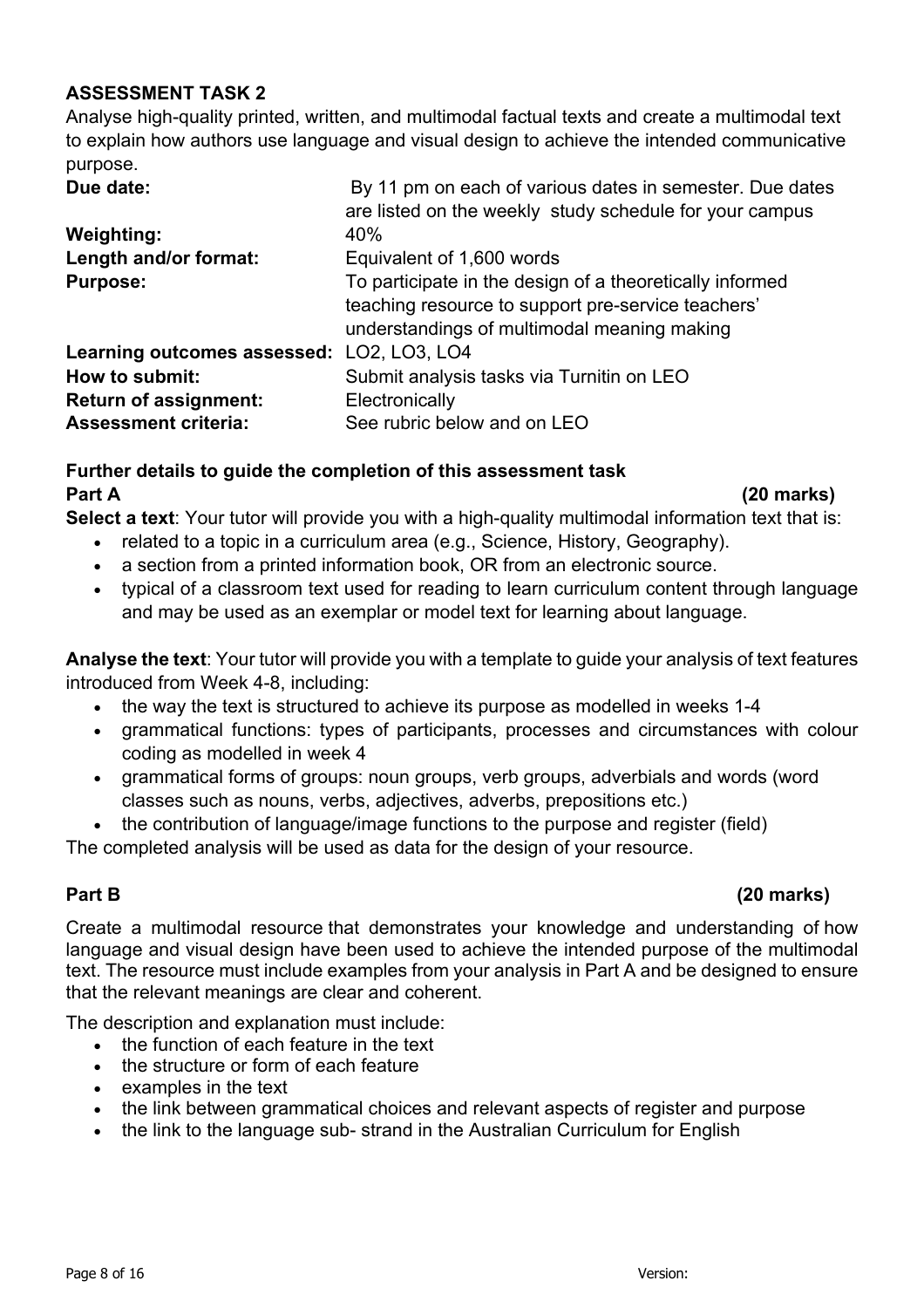## **ASSESSMENT TASK 3**

The exam will test knowledge and understanding developed across all topics over the course of the whole semester.

| Due date:                                 | During the University examination block                    |
|-------------------------------------------|------------------------------------------------------------|
| <b>Weighting:</b>                         | 40%                                                        |
| Length and/or format:                     | 2 hours (1,600-word equivalent)                            |
| <b>Purpose:</b>                           | To enable students to demonstrate their achievement of the |
|                                           | learning outcomes                                          |
| Learning outcomes assessed: LO1, LO2, LO3 |                                                            |
| How to submit:                            | The exam will be in digital format and proctored           |
| <b>Return of assignment:</b>              | Marked examination papers will not be returned             |

#### **Assessment criteria**

To obtain a PASS grade on this assessment, a student should demonstrate evidence of basic knowledge and application of concepts, skills and theories developed during the course of the unit.

#### **REFERENCING**

This unit requires you to use the APA 7 referencing system.

See the 'Academic referencing' page of the Student Portal for more details.

#### **ACU POLICIES AND REGULATIONS***.*

It is your responsibility to read and familiarise yourself with ACU policies and regulations, including regulations on examinations; review and appeals; acceptable use of IT facilities; and conduct and responsibilities. These are in the ACU Handbook, available from the website.

A list of these and other important policies can be found at the University policies page of the Student Portal.

#### **Assessment policy and procedures**

You must read the Assessment Policy and Assessment Procedures in the University Handbook: they include rules on deadlines; penalties for late submission; extensions; and special consideration. If you have any queries on Assessment Policy, please see your Lecturer in Charge.

#### **Academic integrity**

You have the responsibility to submit only work which is your own, or which properly acknowledges the thoughts, ideas, findings and/or work of others. The Academic Integrity and Misconduct Policy and the Academic Misconduct Procedures are available from the website. Please read them, and note in particular that cheating, plagiarism, collusion, recycling of assignments and misrepresentation are not acceptable. Penalties for academic misconduct can vary in severity and can include being excluded from the course.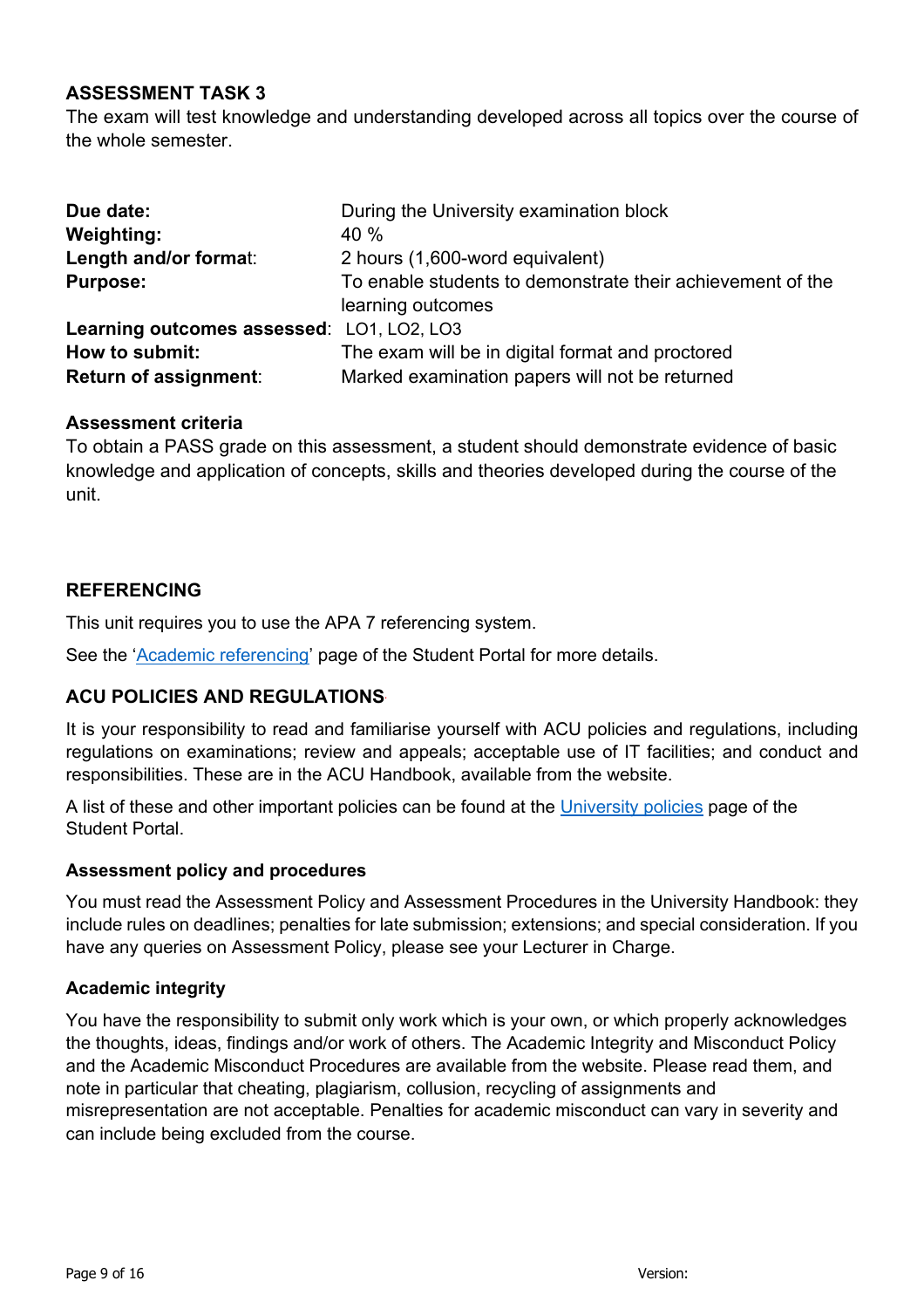**Turnitin** Delete part or all this section if not relevant to this unit**.**

The Turnitin application (a text-matching tool) will be used in this unit, in order to enable:

- students to improve their academic writing by identifying possible areas of poor citation and referencing in their written work; and
- teaching staff to identify areas of possible plagiarism in students' written work.

While Turnitin can help in identifying problems with plagiarism, avoiding plagiarism is more important. Information on avoiding plagiarism is available from the Academic Skills Unit.

For any assignment that has been created to allow submission through Turnitin (check the Assignment submission details for each assessment task), you should submit your draft well in advance of the due date (ideally, several days before) to ensure that you have time to work on any issues identified by Turnitin. On the assignment due date, lecturers will have access to your final submission and the Turnitin Originality Report.

Please note that electronic marking, Grademark, is used in this unit using Turnitin. Turnitin will be used as a means of submitting, marking and returning assessment tasks and so a text matching percentage will appear on your submission automatically.

## **FIRST PEOPLES AND EQUITY PATHWAYS DIRECTORATE FOR ABORIGINAL AND TORRES STRAIT ISLANDER STUDENTS**

Every campus provides information and support for Aboriginal and Torres Strait Islander Students. Indigenous Knowings are embedded in curricula for the benefit of all students at ACU.

# **STUDENT SUPPORT**

If you are experiencing difficulties with learning, life issues or pastoral/spiritual concerns, or have a disability/medical condition which may impact on your studies, you are advised to notify your Lecturer in Charge, Course Coordinator and/or one of the services listed below as soon as possible.

For all aspects of support please visit ACU Info section in the Student Portal.

- **Academic Skills** offers a variety of services, including workshops (on topics such as assignment writing, time management, reading strategies, referencing), drop-in sessions, group appointments and individual consultations. It has a 24-hour online booking system for individual or group consultations.
- **Campus Ministry** offers pastoral care, spiritual leadership and opportunities for you to be involved with community projects.
- The **Career Development Service** can assist you with finding employment, preparing a resume and employment application and preparing for interviews.
- The **Counselling Service** is a free, voluntary, confidential and non-judgmental service open to all students and staffed by qualified social workers or registered psychologists.
- **Disability Services** can assist you if you need educational adjustments because of a disability or chronic medical condition; please contact them as early as possible.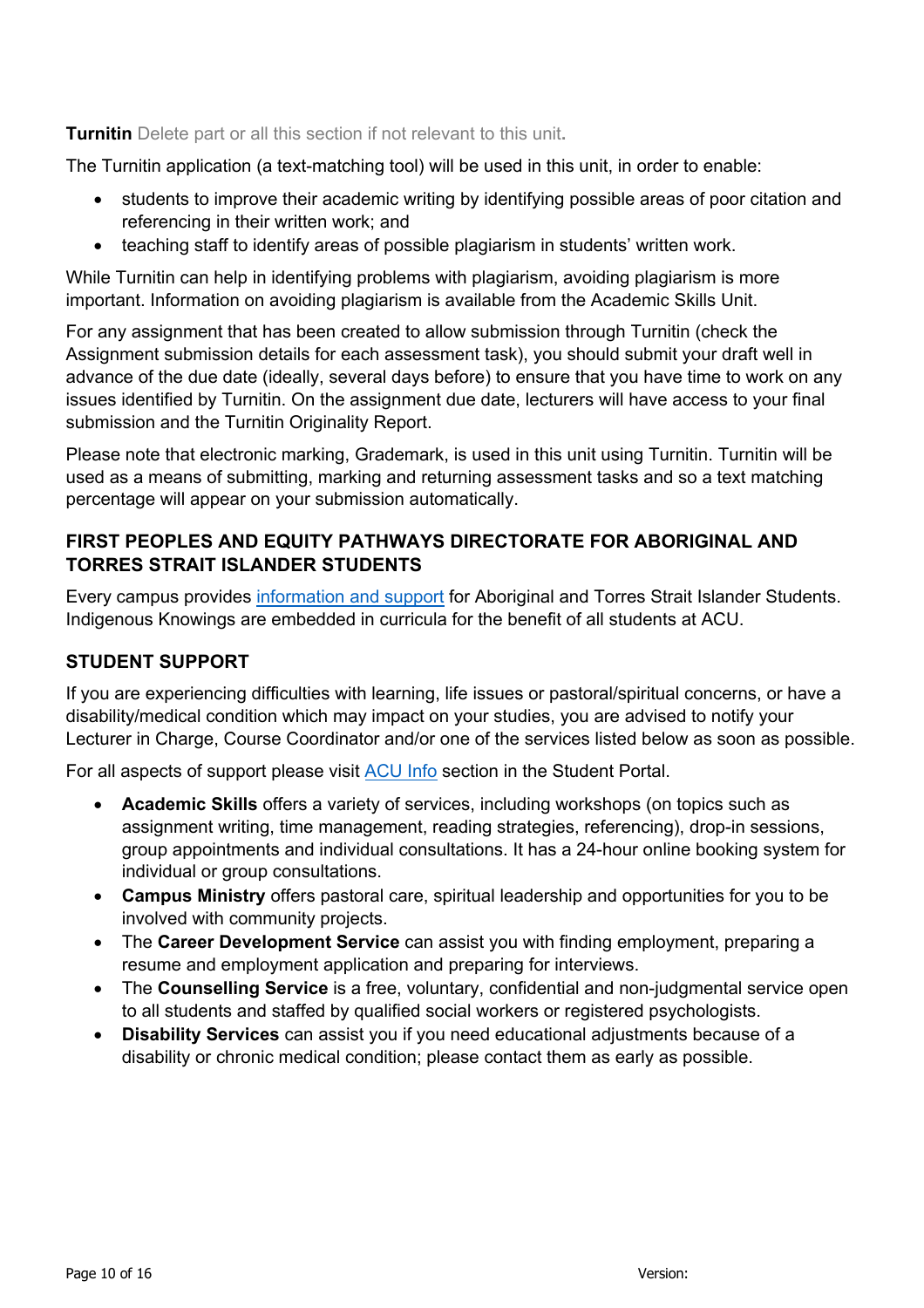## **ONLINE RESOURCES AND TECHNOLOGY REQUIREMENTS**

The LEO page for this unit contains further readings/discussion forums. Students will also access their campus tiles from this LEO site. Look for your campus tile.

https://leo.acu.edu.au/course/view.php?id=35660

## **TEXTS AND REFERENCES**

#### **Required text(s)**

There is no required text for this unit. Instead you will be directed to articles and book chapters via the LEO site.

#### **Recommended references (selected chapters are available in the LEGANTO reading list)**

- Callow, J. (2013). *The shape of text to come: How image and text work.* Primary English Teaching Association Australia (PETAA).
- Callow, J. (2020). Visual and verbal intersections in picture books multimodal assessment for middle years students. *Language and Education, 34*:2, 115-134, DOI: 10.1080/09500782.2019.1689996
- Cox, R., Feez, S. & Beveridge, L. (2019). *The Alphabetic principle and beyond*. Primary English Teaching Association Australia (PETAA) (Chapter 2).
- Derewianka, B. (2020). *Exploring how texts work* (2nd ed.). Primary English Teaching Association Australia (PETAA). (Chapter 1)
- Derewianka, B. (2011). *A New Grammar Companion for Teachers* (2nd ed*.)*. Primary English Teaching Association Australia (PETAA). (Chapter 2: Language for expressing ideas)
- Derewianka, B., & Jones, P. (2016). *Teaching language in context* (2nd ed.). Oxford University Press.
- Humphrey, S., Droga, L., & Feez, S. (2012). *Grammar and meaning*. Primary English Teaching Association Australia (PETAA). (Chapter 4: Language for interacting with others)
- Humphrey, S. & Vale, E. (2020). *Investigating model texts for learning*. Primary English Teachers Association of Australia (PETAA). Chapter 2
- Oakley, G. & Fellowes, J. (2016). *Spelling in the primary classroom*. Primary English Teaching Association
- Oakley, G. & Fellowes, J. (2016): *Spelling in the primary classroom*. Primary English Teaching Association Australia (PETAA). (Ch 1 Foundations and theories of spelling development)
- Otto, B. (2018). *Language development in early childhood education* (5<sup>th</sup> ed.). Pearson. (Chapter 2)
- Seely Flint, A., Kitson, L., Lowe, K., & Shaw, K., Humphrey, S., Vicars, M., & Rogers, J. (2020). *Literacy in Australia: Pedagogies for engagement* (3rd ed). John Wiley & Sons. Ch 2. Talking to learn in and out of the classroom, pp.32-67.
- Winch, G. (2013). *The grammar handbook*. Oxford University Press. (Group, phrase, clause and sentence level. Pp. 38-58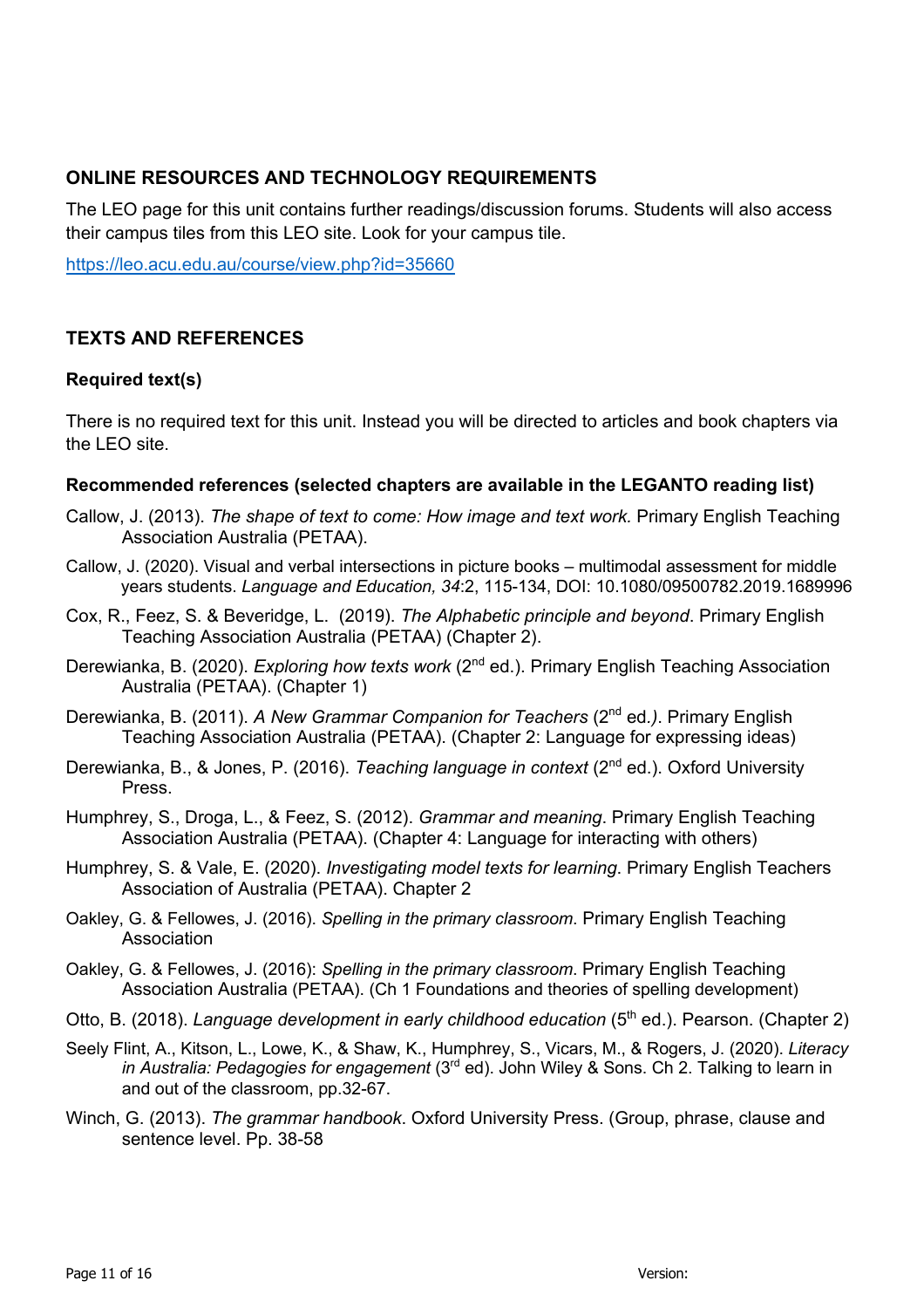#### **Further references**

Owens, R.E. (2020). *Language development: An introduction* (10<sup>th</sup> ed). Pearson Education.

Painter, C. (1991). *Learning the mother tongue* (2<sup>nd</sup> ed.). Deakin University Press.

Yule, G. (2020). *The study of language* (7<sup>th</sup> ed.). Cambridge University Press.

## **Extended reading**

- Brown, A. (2014). *Pronunciation and phonetics: A practical guide for English language teachers*. Routledge.
- Dubosarsky, U., & Riddle. T. (2017). *The return of the word spy.* Puffin Books Australia.
- McLeod, S., & McCormack, J. (2015). *An introduction to speech, language and literacy.* Oxford University Press.

## **Websites**

Australian Curriculum: http://www.australiancurriculum.edu.au

Primary English Teaching Association of Australia (PETAA): www.petaa.edu.au/

## **APPENDICES**

(Please attach marking and/or student feedback rubrics here.)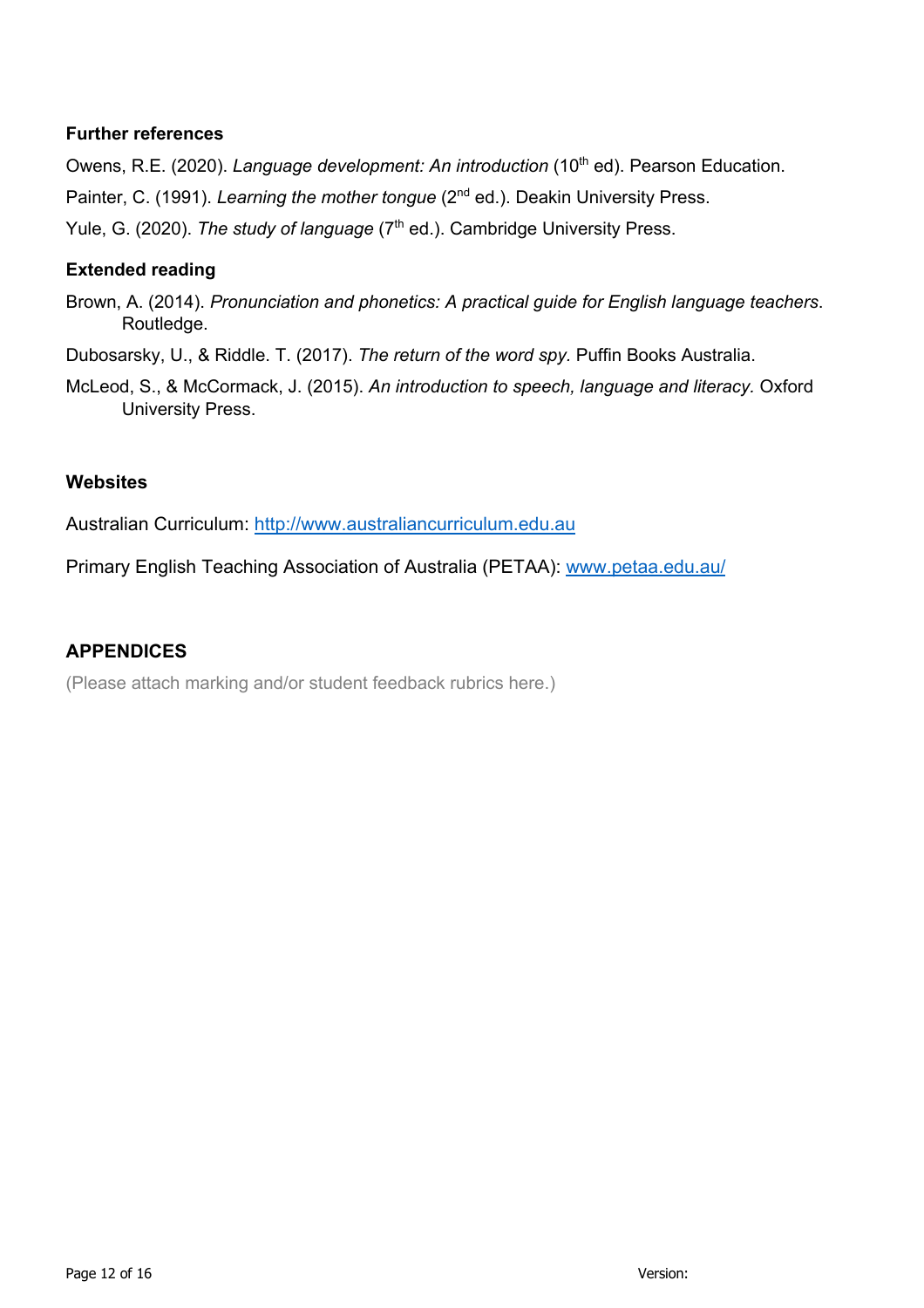| Outstanding<br><b>Achievement</b><br>(HD: >85%)                                                                                                                                                                                                                                         | <b>Excellent</b><br>achievement<br>(DI: 76-84%)                                                                                                                                                                                                                                       | High<br><b>Achievement</b><br>$(CR:66-75%)$                                                                                                                                                                                                                                                | <b>Satisfactory</b><br>achievement<br>(PA:50-64%)                                                                                                                                                                                                                        | <b>Satisfactory</b><br>achievement not<br>yet attained<br>$(NN:0-49%)$                                                                                                                                                                                                                                         |
|-----------------------------------------------------------------------------------------------------------------------------------------------------------------------------------------------------------------------------------------------------------------------------------------|---------------------------------------------------------------------------------------------------------------------------------------------------------------------------------------------------------------------------------------------------------------------------------------|--------------------------------------------------------------------------------------------------------------------------------------------------------------------------------------------------------------------------------------------------------------------------------------------|--------------------------------------------------------------------------------------------------------------------------------------------------------------------------------------------------------------------------------------------------------------------------|----------------------------------------------------------------------------------------------------------------------------------------------------------------------------------------------------------------------------------------------------------------------------------------------------------------|
|                                                                                                                                                                                                                                                                                         | Demonstrated understanding of key theories and concepts                                                                                                                                                                                                                               |                                                                                                                                                                                                                                                                                            |                                                                                                                                                                                                                                                                          |                                                                                                                                                                                                                                                                                                                |
| Evidence of a full<br>$\bullet$<br>and critical<br>understanding of<br>all appropriate<br>theories &<br>concepts<br>accurate &<br>$\bullet$<br>relevant examples                                                                                                                        | Evidence of a full<br>$\bullet$<br>understandings<br>with some critical<br>analysis of<br>theories &<br>concepts<br>accurate &<br>relevant<br>examples<br>some evidence of<br>$\bullet$<br>critical analysis                                                                          | evidence of<br>$\bullet$<br>understanding<br>of most<br>appropriate<br>theories &<br>concepts<br>addressed<br>accurate &<br>$\bullet$<br>relevant<br>examples                                                                                                                              | evidence of<br>$\bullet$<br>adequate<br>understanding<br>of some<br>theories and<br>concepts<br>Examples are<br>$\bullet$<br>somewhat<br>relevant and<br>sometimes<br>accurate                                                                                           | Insufficient<br>$\bullet$<br>evidence of<br>understanding<br>of appropriate<br>theories &<br>concepts<br>Examples are<br>$\bullet$<br>not relevant<br>and/or are<br>inaccurate                                                                                                                                 |
| interactions                                                                                                                                                                                                                                                                            | Identification and discussion of the use of oral language, gesture and facial expression in adult child                                                                                                                                                                               |                                                                                                                                                                                                                                                                                            |                                                                                                                                                                                                                                                                          |                                                                                                                                                                                                                                                                                                                |
| Advanced<br>comprehensive<br>identification &<br>advanced discussion<br>of:<br>functions enacted<br>$\bullet$<br>by the child<br>scaffolding<br>$\bullet$<br>strategies used by<br>the adult<br>contribution of<br>$\bullet$<br>modes (oral<br>language, gesture,<br>facial expression) | Fully comprehensive<br>identification &<br>excellent discussion<br>of:<br>functions enacted<br>$\bullet$<br>by the child<br>scaffolding<br>$\bullet$<br>strategies used<br>by the adult<br>contribution of<br>$\bullet$<br>modes (oral<br>language,<br>gesture, facial<br>expression) | Mostly<br>comprehensive<br>identification &<br>good discussion<br>of:<br>functions<br>$\bullet$<br>enacted by<br>the child<br>scaffolding<br>$\bullet$<br>strategies<br>used by the<br>adult<br>contribution of<br>$\bullet$<br>modes (oral<br>language,<br>gesture, facial<br>expression) | Partial identification<br>& adequate<br>discussion of:<br>functions<br>$\bullet$<br>enacted by the<br>child<br>scaffolding<br>$\bullet$<br>strategies used<br>by the adult<br>contribution of<br>$\bullet$<br>modes (oral<br>language,<br>gesture, facial<br>expression) | Very limited<br>achievement in<br>relation to the<br>identification &<br>discussion of:<br>functions,<br>$\bullet$<br>enacted by<br>the child<br>scaffolding<br>$\bullet$<br>strategies<br>used by the<br>adult<br>contribution of<br>$\bullet$<br>modes (oral<br>language,<br>gesture, facial<br>expression)  |
|                                                                                                                                                                                                                                                                                         | Effective written communication skills for an academic audience                                                                                                                                                                                                                       |                                                                                                                                                                                                                                                                                            |                                                                                                                                                                                                                                                                          |                                                                                                                                                                                                                                                                                                                |
| • Outstanding<br>integration of<br>theoretical concepts<br>& evidence into a<br>clear and argument<br>• Accurate grammar,<br>punctuation &<br>spelling, with no<br>obvious errors<br>• Accurate APA<br>referencing                                                                      | • Excellent integration<br>of theoretical<br>concepts &<br>evidence into a<br>clear argument<br>• Accurate grammar,<br>punctuation &<br>spelling, with no<br>obvious errors<br>• Accurate APA<br>referencing                                                                          | • theoretical<br>concepts &<br>evidence mostly<br>integrated into a<br>clear well<br>organised<br>argument<br>• Accurate<br>grammar,<br>punctuation &<br>spelling, with no<br>obvious errors<br>• Accurate APA<br>referencing                                                              | • Basic level of<br>integration of<br>theoretical<br>concepts &<br>evidence but<br>argument is not<br>well formed<br>• Grammatical,<br>punctuation,<br>and/or spelling<br>errors<br>• Errors or limited<br>use of APA<br>referencing                                     | • Insufficient<br>evidence of<br>integration of<br>theoretical<br>concepts &<br>evidence to form<br>an argument<br>• Extremely<br>frequent<br>grammatical,<br>punctuation,<br>and/or spelling<br>errors<br>• Evidence of<br>plagiarism due to<br>widespread failure<br>to acknowledge<br>sources<br>accurately |

# **Appendix 1: Assessment Rubric for Task 1**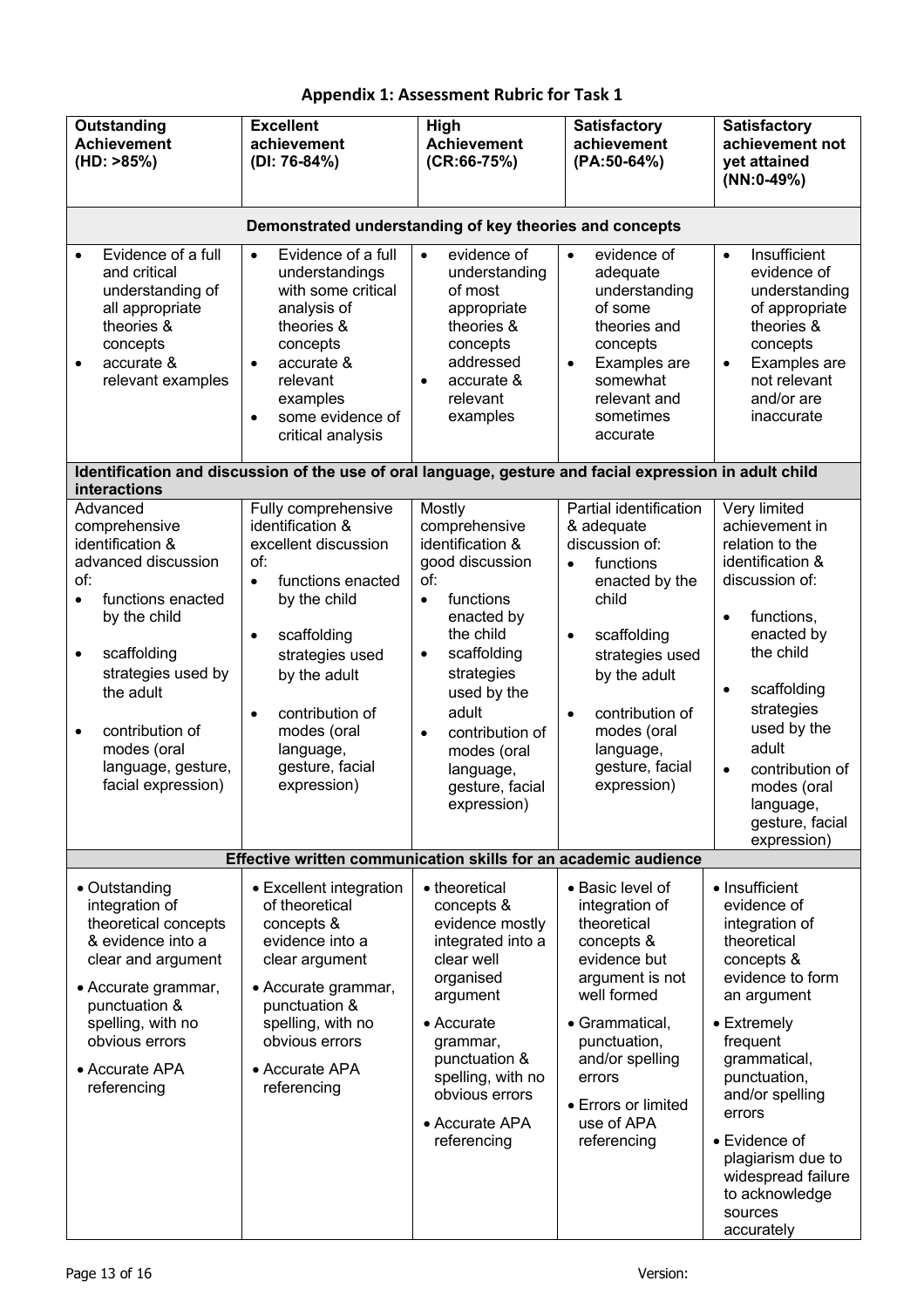| Outstanding<br><b>Achievement</b><br>(HD: >85%)                                                                                                                                                                                                                                                                                                                 | <b>Excellent</b><br>achievement<br>(DI: 76-84%)                                                                                                                                                                                                                                                                                                                                   | <b>High Achievement</b><br>$(CR:66-75%)$                                                                                                                                                                                                                                                                                                                                              | <b>Satisfactory</b><br>achievement<br>(PA:50-64%)                                                                                                                                                                                                                                                                                                                                                        | <b>Satisfactory</b><br>achievement not<br>yet attained<br>$(NN:0-49%)$                                                                                                                                                                                                                                                                                                                |
|-----------------------------------------------------------------------------------------------------------------------------------------------------------------------------------------------------------------------------------------------------------------------------------------------------------------------------------------------------------------|-----------------------------------------------------------------------------------------------------------------------------------------------------------------------------------------------------------------------------------------------------------------------------------------------------------------------------------------------------------------------------------|---------------------------------------------------------------------------------------------------------------------------------------------------------------------------------------------------------------------------------------------------------------------------------------------------------------------------------------------------------------------------------------|----------------------------------------------------------------------------------------------------------------------------------------------------------------------------------------------------------------------------------------------------------------------------------------------------------------------------------------------------------------------------------------------------------|---------------------------------------------------------------------------------------------------------------------------------------------------------------------------------------------------------------------------------------------------------------------------------------------------------------------------------------------------------------------------------------|
|                                                                                                                                                                                                                                                                                                                                                                 | Demonstrated understanding and application of key theories and concepts to scaffolded text                                                                                                                                                                                                                                                                                        | analysis (45% - 15 Marks)                                                                                                                                                                                                                                                                                                                                                             |                                                                                                                                                                                                                                                                                                                                                                                                          |                                                                                                                                                                                                                                                                                                                                                                                       |
| Advanced<br>application of<br>theories & concepts<br>using accurate<br>grammar & visual<br>metalanguage to<br>clearly identify:<br>text structure<br>elements in<br>relation to<br>purpose<br>grammatical<br>$\bullet$<br>functions<br>grammatical<br>$\bullet$<br>forms<br>language-image<br>$\bullet$<br>relations in<br>relation to<br>purpose &<br>register | <b>Excellent application</b><br>of theories &<br>concepts using<br>accurate grammar &<br>visual metalanguage<br>to clearly identify:<br>text structure<br>$\bullet$<br>elements in<br>relation to<br>purpose<br>grammatical<br>$\bullet$<br>functions<br>grammatical<br>$\bullet$<br>forms<br>language-image<br>$\bullet$<br>relations in<br>relation to<br>purpose &<br>register | Good application of<br>theories & concepts<br>using mostly<br>accurate grammar<br>& visual<br>metalanguage to<br>clearly and<br>coherently identify:<br>text structure<br>elements in<br>relation to<br>purpose<br>grammatical<br>$\bullet$<br>functions<br>grammatical<br>$\bullet$<br>forms<br>language-<br>$\bullet$<br>image relations<br>in relation to<br>purpose &<br>register | Basic but not<br>developed<br>application of<br>theories & concepts<br>using mostly<br>accurate grammar &<br>visual<br>metalanguage to<br>clearly identify:<br>text structure<br>$\bullet$<br>elements in<br>relation to<br>purpose<br>grammatical<br>$\bullet$<br>functions<br>grammatical<br>$\bullet$<br>forms<br>language-image<br>$\bullet$<br>relations in<br>relation to<br>purpose &<br>register | Limited application<br>of theories &<br>concepts using<br>limited and<br>inaccurate<br>grammar & visual<br>metalanguage to<br>identify:<br>text structure<br>$\bullet$<br>elements in<br>relation to<br>purpose<br>grammatical<br>$\bullet$<br>functions<br>grammatical<br>$\bullet$<br>forms<br>language-<br>$\bullet$<br>image relations<br>in relation to<br>purpose &<br>register |
|                                                                                                                                                                                                                                                                                                                                                                 | Demonstrated understanding and application of key theories and concepts to designing a<br>multimodal resource to support learning about language and image in context (45% - 15 Marks)                                                                                                                                                                                            |                                                                                                                                                                                                                                                                                                                                                                                       |                                                                                                                                                                                                                                                                                                                                                                                                          |                                                                                                                                                                                                                                                                                                                                                                                       |
| Advanced use of<br>$\bullet$<br>image/s or other<br>representation to<br>elaborate or<br>extend the<br>description and<br>explanation in<br>the verbal text<br>Connection of<br>$\bullet$<br>language-image<br>patterns from the<br>analysis to<br>relevant content<br>descriptors of<br>the Australian<br>Curriculum                                           | Excellent use of<br>$\bullet$<br>image/s or other<br>representation to<br>elaborate or<br>extend the<br>description and<br>explanation in<br>the verbal text<br>Connection of<br>$\bullet$<br>language-image<br>patterns from<br>the analysis to<br>relevant content<br>descriptors of<br>the Australian<br>Curriculum                                                            | Good use of<br>$\bullet$<br>image/s or<br>other<br>representation<br>to elaborate or<br>extend the<br>description and<br>explanation in<br>the verbal text<br>Connection of<br>$\bullet$<br>language-<br>image patterns<br>from the<br>analysis to<br>relevant content<br>descriptors of<br>the Australian<br>Curriculum                                                              | Some effective<br>$\bullet$<br>use of image/s<br>or other<br>representation<br>to elaborate or<br>extend the<br>description and<br>explanation in<br>the verbal text<br>Some<br>$\bullet$<br>connection of<br>language-image<br>from the<br>analysis to<br>relevant content<br>descriptors of<br>the Australian<br>Curriculum but<br>not always<br>accurate or<br>complete                               | Ineffective and<br>$\bullet$<br>inaccurate use<br>of image/s or<br>other<br>representation<br>to elaborate or<br>extend the<br>description and<br>explanation in<br>the verbal text.<br>Little or no<br>$\bullet$<br>connection of<br>language-<br>image patterns<br>from the<br>analysis to<br>relevant<br>content<br>descriptors of<br>the Australian<br>Curriculum                 |

## **Appendix 1: Assessment Rubric for Task 2**